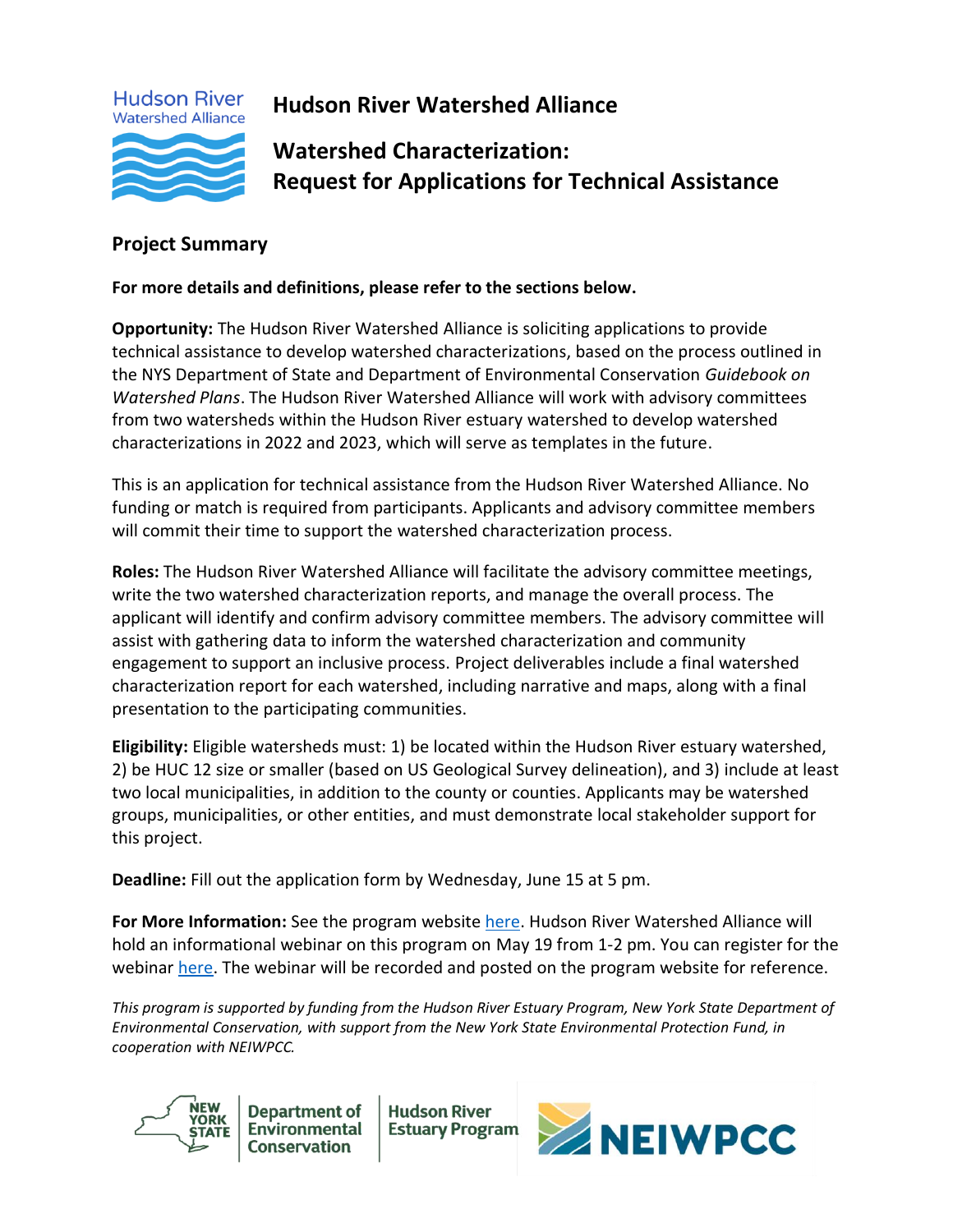# **Table of Contents**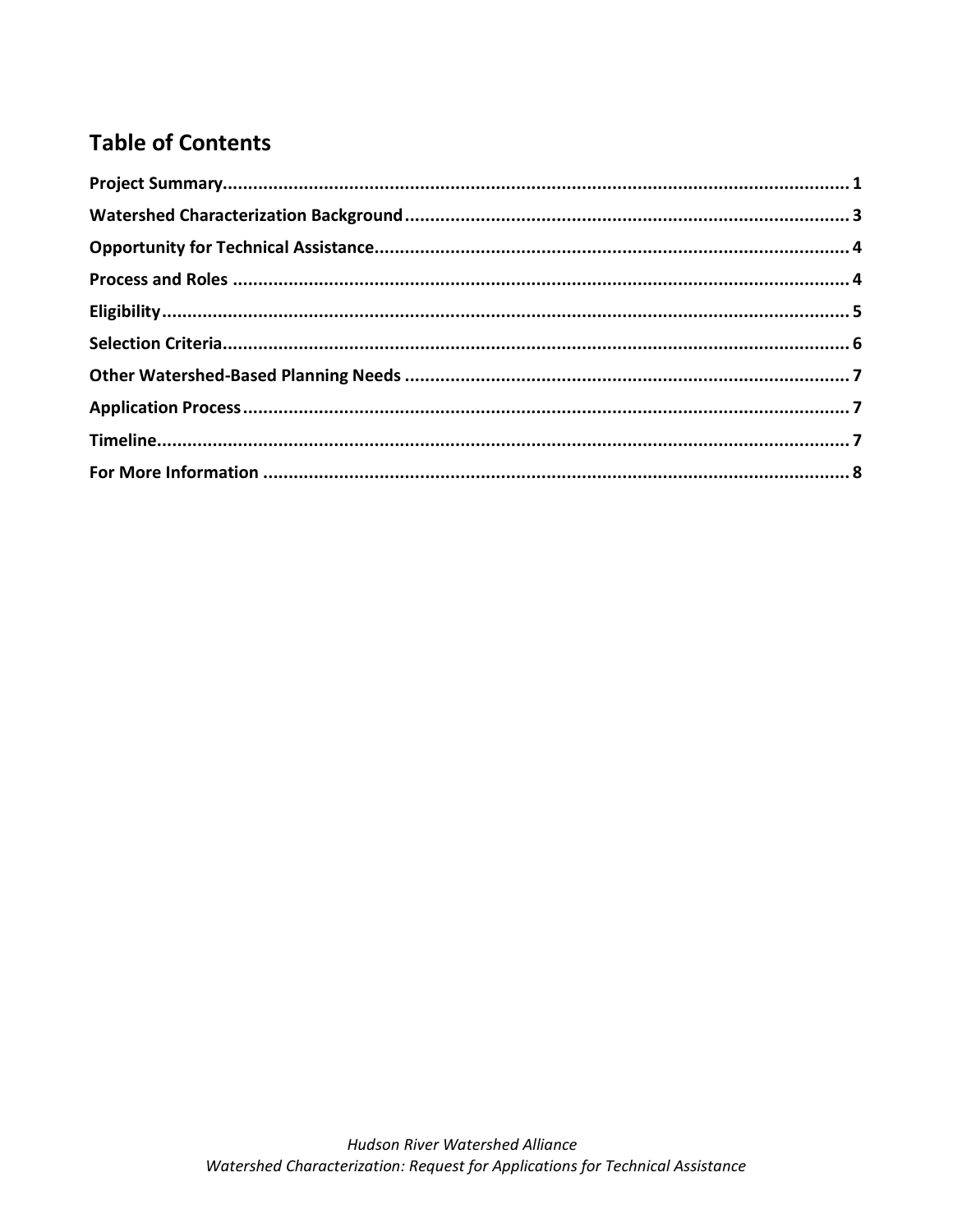# <span id="page-2-0"></span>**Watershed Characterization Background**

A watershed plan compiles information for a particular watershed, defines targets, and sets priorities for next steps to achieve specific goals. Watershed planning is a collaborative process that requires buy-in and expertise from a variety of stakeholders. The NYS Department of State (DOS) and Department of Environmental Conservation (DEC)'s *[Guidebook on Watershed Plans](https://hudsonwatershed.org/wp-content/uploads/DOSWatershedPlansGuidebook.pdf)* provides a framework for watershed planning in New York State.

Developing a watershed characterization report is the first step in watershed planning. This process includes organizing a watershed advisory committee, delineating the focus watershed, gathering existing data, and organizing and summarizing the information into a written watershed characterization report. A watershed characterization includes the watershed's geographic setting, a summary of physical conditions, maps, a review of existing data, land use and land cover analysis, regulatory status of features within the watershed, and appendices with technical details.

According to the *Guidebook on Watershed Plans*, "This [characterization] report will provide a context for the planning effort, and can be used to educate partners and the community on watershed conditions and generate local support. The watershed characterization report will provide you with a description of the watershed, a summary of baseline watershed conditions, and provide a sense of the key problems in the watershed."

Watershed characterizations and plans are included in the Climate Smart Communities certification program for municipalities. In [PE7 Action: Watershed Plan for Water Quality,](https://climatesmart.ny.gov/actions-certification/actions/#open/action/156) municipalities can receive two points to: "Develop or update a watershed characterization for one or more watersheds covering a minimum of 15% of the municipal geographic area." Additional points are available for a watershed plan, which would refine the characterization and develop specific management recommendations and site-specific projects/plans to address specific water quality goals.

New York State's [Drinking Water Source Protection Program \(DWSP2\)](https://www.dec.ny.gov/chemical/115250.html) provides a framework for watershed characterization specifically for sources of drinking water. This process includes creating a watershed assessment, which is similar to a watershed characterization.

This work completes progress toward measurable targets identified in the *[Hudson River Estuary](https://www.dec.ny.gov/docs/remediation_hudson_pdf/hreaa2021.pdf)  [Action Agenda 2021-2025](https://www.dec.ny.gov/docs/remediation_hudson_pdf/hreaa2021.pdf)* (A Thriving and Resilient Watershed, Benefit: Healthy Tributaries): "By 2025, 10 watersheds have one or more of the following: a watershed-based assessment, characterization, intermunicipal cooperative agreement, management plan, Drinking Water Source Protection Program plan, stream habitat study, or flood risk and mitigation studies (e.g., Resilient NY flood studies). By 2030, that number is doubled."

The Hudson River Watershed Alliance is providing this technical assistance through funding from the Hudson River Estuary Program, New York State Department of Environmental Conservation, with support from the New York State Environmental Protection Fund, in cooperation with NEIWPCC.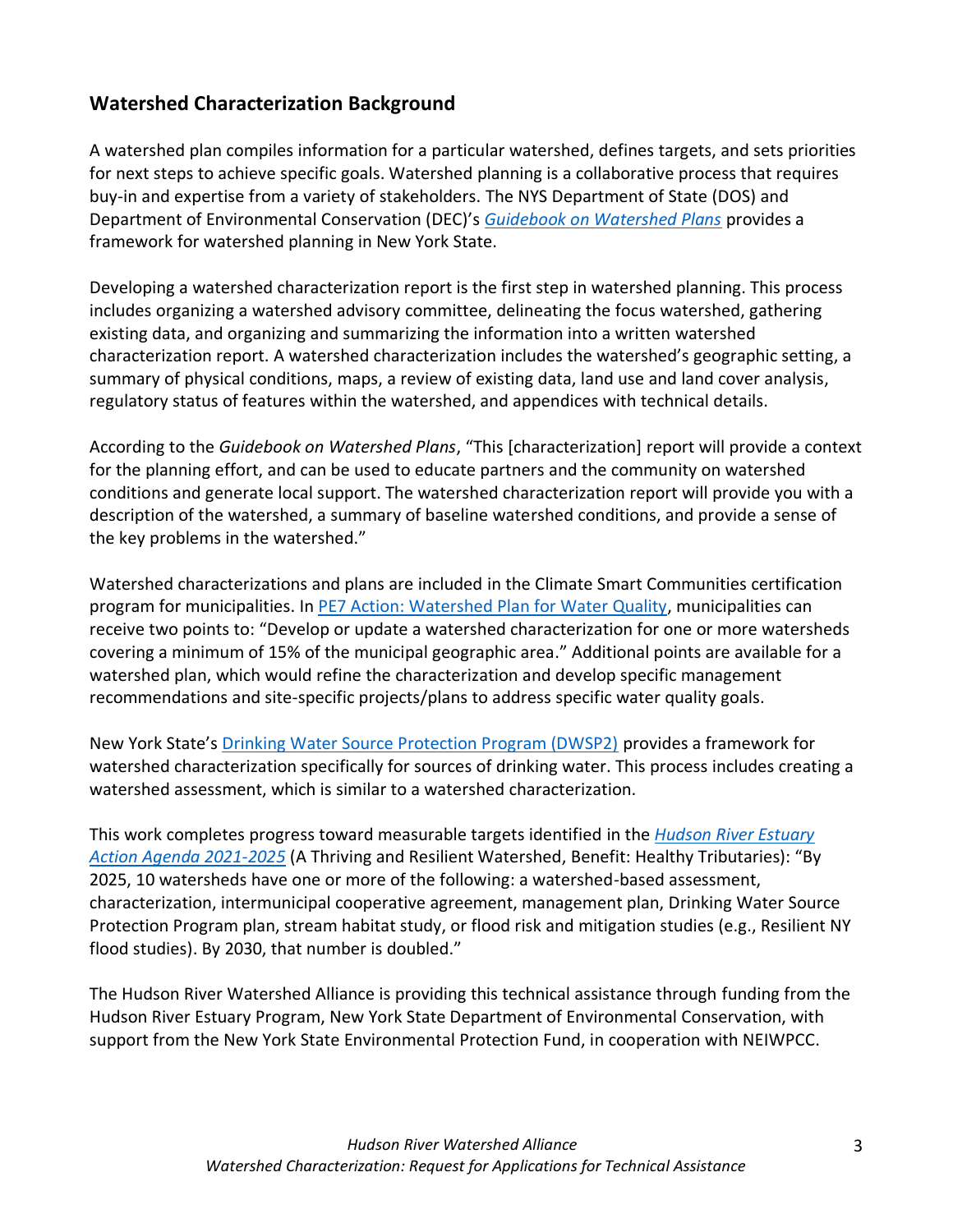# <span id="page-3-0"></span>**Opportunity for Technical Assistance**

The Hudson River Watershed Alliance is soliciting applications from watershed representatives to provide technical assistance to develop watershed characterizations in 2022 and 2023.

The Hudson River Watershed Alliance will work with advisory committees from two watersheds within the Hudson River estuary watershed to develop watershed characterizations, which will serve as templates in the future. These will compile existing information into a framework that can be used as the foundation for a more technical watershed plan, based on the process outlined in the NYS DOS and DEC *[Guidebook on Watershed Plans](https://hudsonwatershed.org/wp-content/uploads/DOSWatershedPlansGuidebook.pdf)*. We will select one urban watershed and one rural watershed to participate in this program.

This is an application for technical assistance from the Hudson River Watershed Alliance. No funding or match is required from participants. Applicants and advisory committee members will commit their time to support the watershed characterization process.

The Hudson River Watershed Alliance's goals for this program include creating two watershed characterizations within the Hudson River watershed, developing templates for an urban watershed and a rural watershed, and piloting this watershed characterization process. The Hudson River Watershed Alliance will share lessons learned and the watershed characterization templates for future planning.

# <span id="page-3-1"></span>**Process and Roles**

The applicant will be responsible for identifying and confirming advisory committee members. During the application process, the applicant will identify members of the local advisory committee, who will demonstrate commitment to this project by submitting a letter of support. Additional advisory committee members can be added once the watershed characterization process is underway, but applications demonstrating a higher level of commitment from advisory committee members will be scored higher. Advisory committees should include key local stakeholders, and may include representation from watershed groups, elected or appointed municipal officials, municipal staff, county agencies, academic institutions, land trusts, local or regional nonprofits, community groups, businesses, etc.

Once a watershed is selected, the Hudson River Watershed Alliance will hold a kick-off meeting with the applicant and confirmed advisory committee members to describe the project in more detail, and to establish the project advisory committee. The advisory committee will meet eight times between Fall 2022 and December 2023 to advise on the watershed characterization and process. The advisory committee will assist with gathering data to inform the watershed characterization, community engagement, identifying any additional stakeholders to participate in the advisory committee, and supporting an inclusive process.

The Hudson River Watershed Alliance will facilitate the advisory committee meetings, write the watershed characterization report, and manage the overall process. Project deliverables include a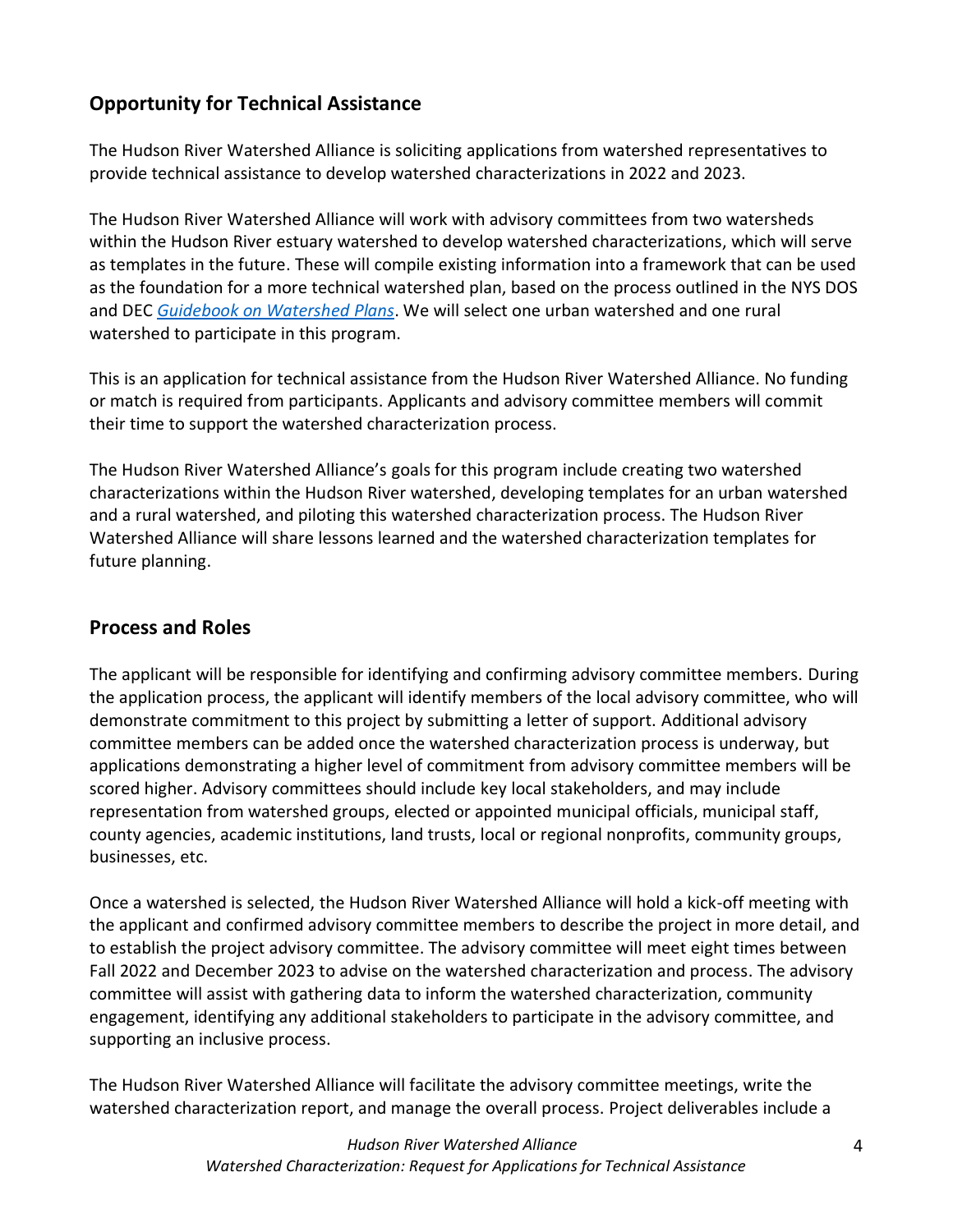final watershed characterization report, including narrative and maps, along with a final presentation to the communities.

NYS DEC Hudson River Estuary Program staff will advise on the project and participate in the planning process.

# <span id="page-4-0"></span>**Eligibility**

For this technical assistance opportunity, watersheds must be located within the Hudson River estuary watershed, defined as the Hudson River Estuary Program's program area. [This PDF map](https://www.dec.ny.gov/docs/remediation_hudson_pdf/hregrantmap.pdf) and [this web map](https://www.dec.ny.gov/ekmz/index.html?url=http://www.dec.ny.gov/maps/gmhudsonboundary.kmz) both show the extent of the eligible area.

Watersheds must be HUC 12 size or smaller. The US Geological Survey uses Hydrologic Unit Codes (HUCs) to map and identify specific watersheds at a variety of scales. While HUC 12 watershed sizes vary depending on the specific watershed and waterbody, they are generally about 36 square miles in area. HUC 12 watershed delineations within the Hudson River estuary watershed can be found using the [Hudson Valley Natural Resource Mapper.](https://gisservices.dec.ny.gov/gis/hvnrm/) Under Stream and Watershed Layers, select Watersheds (HUC12) and zoom in until the blue watershed boundaries appear on the web map.

A focus watershed for this program can be a HUC 12 subwatershed of a larger watershed. Watersheds that are larger than 36 square miles generally include multiple HUC 12 subwatersheds. In this case, the watershed characterization would focus on one specific HUC 12 subwatershed, to be selected by the applicant.

Watersheds must include at least two local municipalities, in addition to the county or counties. Municipal boundaries can be found using the [Hudson Valley Natural Resource Mapper,](https://gisservices.dec.ny.gov/gis/hvnrm/) under Reference Layers. Select Counties, Cities, Towns, and Villages, and zoom in until the municipal boundaries appear on the web map.

Applicants may be watershed groups, municipalities, or other entities, such as nonprofit organizations, land trusts, academic institutions, community groups, etc. Applicants must show stakeholder support and local buy-in for this project. Project advisory committees should include a diverse range of stakeholders to provide local knowledge and expertise.

Watersheds for sources of drinking water are currently eligible for technical assistance support through New York State's [Drinking Water Source Protection Program \(DWSP2\),](https://www.dec.ny.gov/chemical/115250.html) and are *not* eligible for Hudson River Watershed Alliance's watershed characterization technical assistance. If you are interested in developing a source water protection plan for municipal drinking water supply, we encourage you to apply to the DWSP2 program to receive more robust and specific technical support.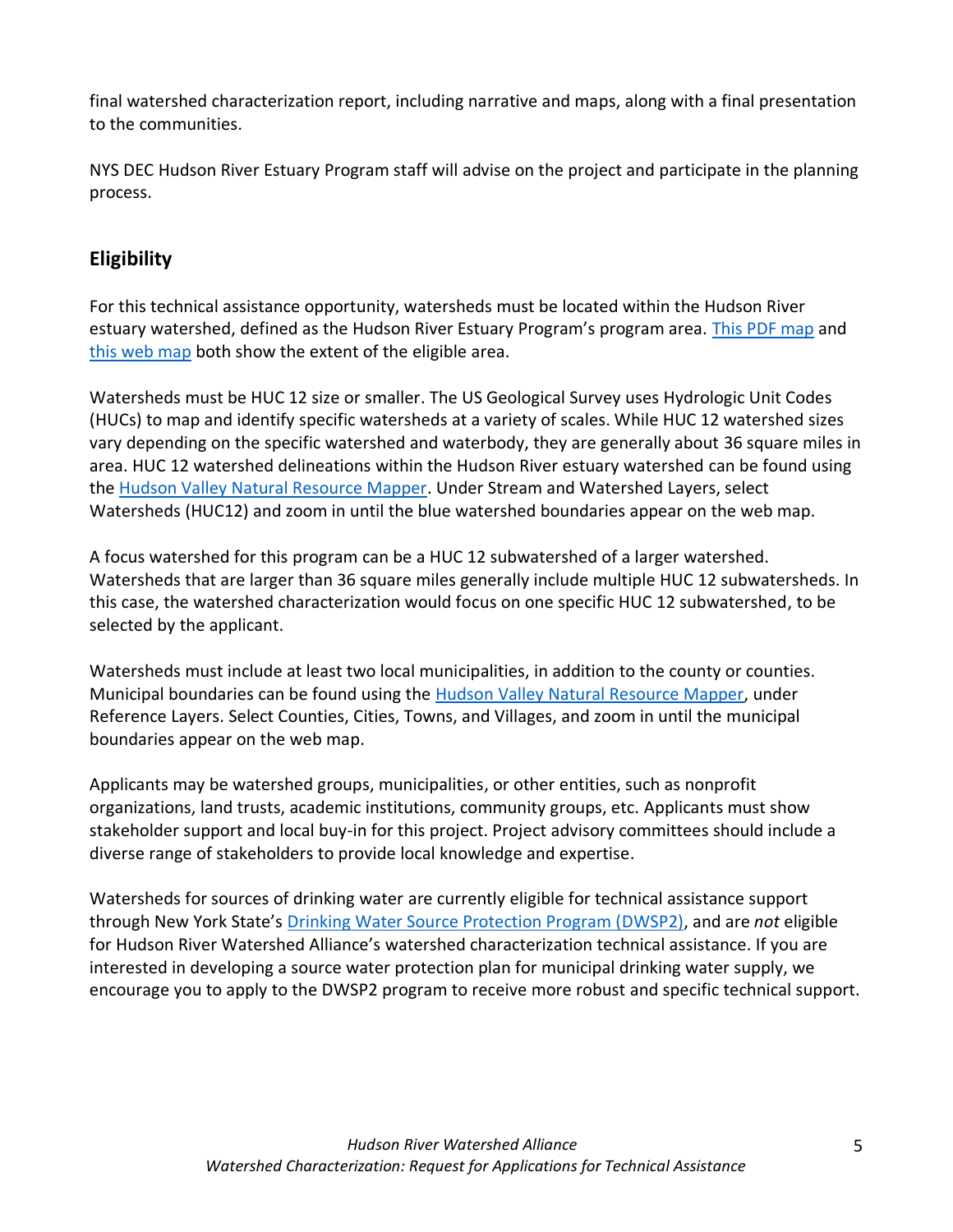# <span id="page-5-0"></span>**Selection Criteria**

All eligible applications (watersheds located within the Hudson River estuary watershed, HUC 12 size or smaller, and including at least two local municipalities) will be scored based on the following criteria. A more detailed scoring sheet is available [here.](https://hudsonwatershed.org/wp-content/uploads/Watershed-Characterization-Technical-Assistance-Scoring-Sheet.pdf)

#### **Readiness/Timing:**

- Capacity, background, and interest in watershed work.
- How a watershed characterization process and report will support local conservation goals. (Examples could include working towards a watershed plan, Climate Smart Communities, Natural Resource Inventory or other municipal plans, organizing a watershed group, etc.)
- If/how a watershed characterization will build on previous watershed or municipal planning projects. This watershed characterizations can be used to update outdated plans or build on existing work, but cannot be used to duplicate recent work.
- Climate Smart Communities status of municipalities within the watershed (either registered or certified). Municipalities participating in Climate Smart Communities are listed [here.](https://climatesmart.ny.gov/actions-certification/participating-communities/)

#### **Stakeholder Support:**

- Demonstrated buy-in from key stakeholders, including watershed groups, municipalities, organizations, and other stakeholders.
- Applications must include letters of support indicating that stakeholders are committed and have capacity to serve on the advisory committee and/or provide information to support the watershed characterization. A Letter of Support Template is available for applicants to use [here.](https://hudsonwatershed.org/wp-content/uploads/Watershed-Characterization-Technical-Assistance-Letter-of-Support-Template.docx)
- Outreach plan for community engagement and an inclusive and equitable planning process. (The EPA's [EJScreen: Environmental Justice Screening and Mapping Tool](https://www.epa.gov/ejscreen) may be a helpful resource to review demographics, socioeconomic indicators, and other Environmental Justice indices. The Hudson River Estuary Program's Climate Program also has resources on best practices for an inclusive planning process [here.](.%20https:/wri.cals.cornell.edu/hudson-river-estuary/climate-change-hudson-river-estuary/resources-resilience/inclusive-planning-community-resilience))
- Environmental justice areas within the watershed, defined as DEC's mapped [Potential](https://www.dec.ny.gov/public/911.html)  [Environmental Justice Areas.](https://www.dec.ny.gov/public/911.html) (To find Potential Environmental Justice areas within the watershed, use the **DECInfo Locator**. Under DEC Information Layers - Environmental Quality -Public Involvement, click the box for Potential Environmental Justice Areas and zoom in until the layer appears. It may also be helpful to add municipal boundaries, and you can do so by going to Reference Layers and click the boxes for Cities, Towns, Villages, and County Boundary.) Letters of support/advisory committee participation from members of environmental justice communities within the watershed are encouraged.

### **Template for Future Planning:**

- The extent to which the watershed represents a useful case study and template for future watershed characterization planning processes, based on the other applicants.
- We will select one urban watershed and one rural watershed, defined by Municipal Separate Storm Sewer Systems (MS4s) and wastewater facilities located within the watershed. (To find MS4 areas, use the [DECInfo Locator.](https://gisservices.dec.ny.gov/gis/dil/) Under DEC Information Layers – Environmental Quality – Permits and Registrations, click the box for Municipal Separate Storm Sewer System (MS4)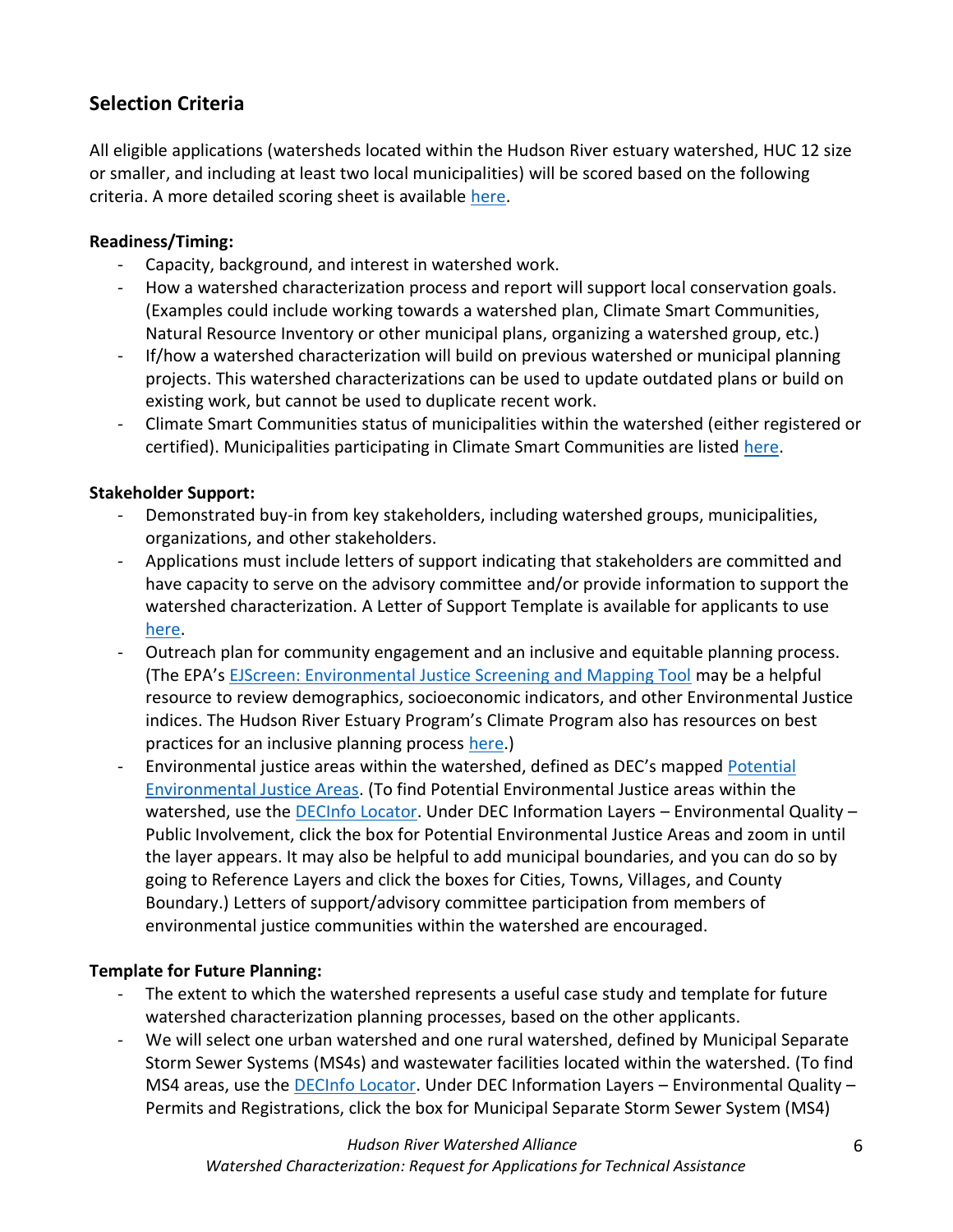and zoom in until the layer appears. To find wastewater facilities, use the [DECInfo Locator.](https://gisservices.dec.ny.gov/gis/dil/) Under DEC Information Layers – Environmental Quality – Permits and Registrations, click the box for Wastewater Facilities.)

- Availability of existing local data. While this project will focus on statewide and regionally available data, it will be helpful to know if there are also existing data locally to include.

### <span id="page-6-0"></span>**Other Watershed-Based Planning Needs**

This section will not be included in the scoring criteria, but is an opportunity to document any additional watershed-based planning needs.

Hudson River Watershed Alliance will be maintaining a list of watershed-based planning needs, in case additional opportunities arise. These may include a watershed plan, flood study, stream management plan, drinking water source protection plan, road-stream crossing management plan, action plan, strategic plan, or other watershed-based plan.

For more background information on types of plans, review the presentation on ["Introduction to](https://youtu.be/di8THB-LT9o)  [Watershed Planning"](https://youtu.be/di8THB-LT9o) by Emily Vail, Hudson River Watershed Alliance, from the Hudson River Watershed Alliance's 2021 Annual Watershed Conference.

### <span id="page-6-1"></span>**Application Process**

To apply for this technical assistance opportunity, please email the completed PDF application form and a PDF copy of all letters of support to Emily Vail, Hudson River Watershed Alliance, at [emily@hudsonwatershed.org.](mailto:emily@hudsonwatershed.org) Applications must be submitted by Wednesday, June 15 at 5 pm.

Applications will be reviewed by a team including staff from the Hudson River Watershed Alliance and NYS Hudson River Estuary Program. We anticipate announcing the technical assistance recipients by August 1, 2022.

# <span id="page-6-2"></span>**Timeline**

May 19 – informational webinar June 15 – application deadline August 1 – notification of technical assistance recipients Fall 2022 – project kick off, establish advisory committee Fall 2022-Fall 2023 – Advisory committees meet eight times to advise on project December 2023 – Watershed characterizations complete, final presentations to communities